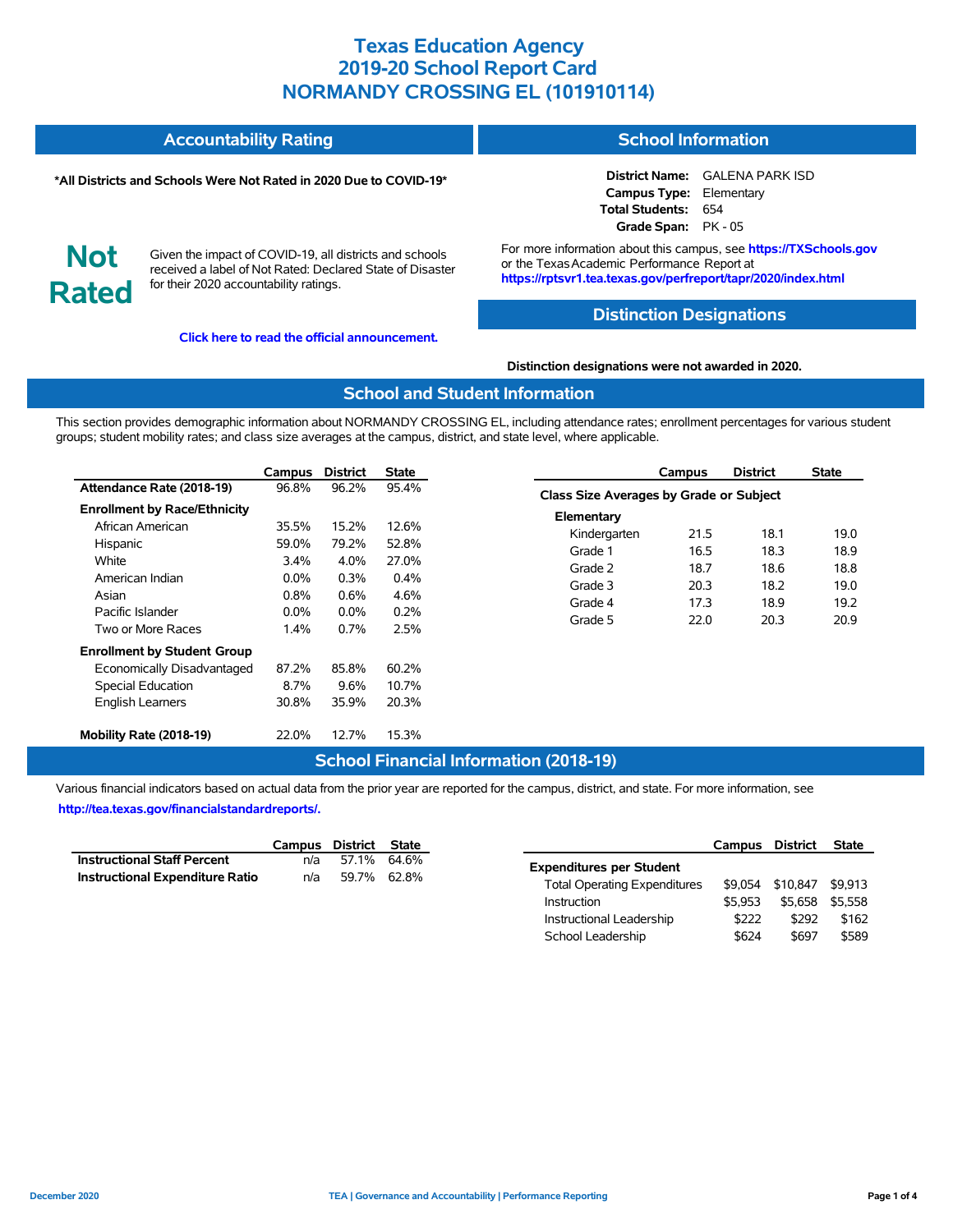### **STAAR Outcomes**

This section provides STAAR performance and Academic Growth outcomes. Academic Growth measures whether students are maintaining performance or improving from year to year. **Please note that due to the cancellation of spring 2020 State of Texas Assessments of Academic Readiness (STAAR) due to the COVID-19 pandemic, the performance of this year's report is not updated.**

|                                                                                |      |              |     |     |                                   |     |               |                | Two or |                          |                              |        |
|--------------------------------------------------------------------------------|------|--------------|-----|-----|-----------------------------------|-----|---------------|----------------|--------|--------------------------|------------------------------|--------|
|                                                                                |      |              |     |     | <b>African</b>                    |     |               | American       |        | <b>Pacific</b>           | <b>More</b>                  | Econ   |
|                                                                                |      | <b>State</b> |     |     | District Campus American Hispanic |     | White         | Indian         | Asian  | Islander                 | Races                        | Disadv |
| STAAR Performance Rates at Approaches Grade Level or Above (All Grades Tested) |      |              |     |     |                                   |     |               |                |        |                          |                              |        |
| All Subjects                                                                   | 2019 | 78%          | 78% | 77% | 72%                               | 80% | 88%           |                | *      |                          | $\ast$                       | 76%    |
|                                                                                | 2018 | 77%          | 76% | 78% | 79%                               | 77% | 75%           | $\overline{a}$ |        | $\overline{a}$           | 100%                         | 77%    |
| ELA/Reading                                                                    | 2019 | 75%          | 73% | 74% | 69%                               | 77% | $\ast$        |                | $\ast$ |                          | $\ast$                       | 72%    |
|                                                                                | 2018 | 74%          | 72% | 74% | 77%                               | 73% | 60%           |                |        |                          | $\ast$                       | 74%    |
| <b>Mathematics</b>                                                             | 2019 | 82%          | 84% | 85% | 84%                               | 86% | $\ast$        |                | *      |                          | $\ast$                       | 83%    |
|                                                                                | 2018 | 81%          | 84% | 85% | 84%                               | 85% | 90%           |                |        | $\overline{a}$           | $\ast$                       | 84%    |
| Writing                                                                        | 2019 | 68%          | 67% | 65% | 51%                               | 74% |               |                |        |                          | $\ast$                       | 65%    |
|                                                                                | 2018 | 66%          | 64% | 71% | 73%                               | 69% | $\ast$        |                |        |                          | $\overline{a}$               | 69%    |
| Science                                                                        | 2019 | 81%          | 82% | 73% | 67%                               | 77% |               |                |        |                          | $\qquad \qquad \blacksquare$ | 74%    |
|                                                                                | 2018 | 80%          | 80% | 75% | 71%                               | 77% | 71%           |                |        |                          | $\ast$                       | 76%    |
| STAAR Performance Rates at Meets Grade Level or Above (All Grades Tested)      |      |              |     |     |                                   |     |               |                |        |                          |                              |        |
| All Subjects                                                                   | 2019 | 50%          | 46% | 41% | 33%                               | 46% | 63%           |                | $\ast$ |                          | $\ast$                       | 39%    |
|                                                                                | 2018 | 48%          | 44% | 44% | 41%                               | 45% | 54%           |                |        | L,                       | 56%                          | 43%    |
| ELA/Reading                                                                    | 2019 | 48%          | 41% | 37% | 31%                               | 40% | $\ast$        |                | $\ast$ |                          | $\ast$                       | 34%    |
|                                                                                | 2018 | 46%          | 40% | 41% | 39%                               | 41% | 50%           |                |        |                          | $\ast$                       | 40%    |
| Mathematics                                                                    | 2019 | 52%          | 53% | 46% | 36%                               | 52% | $\ast$        |                | $\ast$ |                          | $\ast$                       | 44%    |
|                                                                                | 2018 | 50%          | 50% | 53% | 48%                               | 55% | 60%           |                |        | $\overline{a}$           | $\ast$                       | 53%    |
| Writing                                                                        | 2019 | 38%          | 33% | 31% | 22%                               | 36% |               |                |        | $\overline{\phantom{a}}$ | $\ast$                       | 30%    |
|                                                                                | 2018 | 41%          | 37% | 33% | 38%                               | 31% | $\ast$        |                |        |                          | $\overline{\phantom{a}}$     | 29%    |
| Science                                                                        | 2019 | 54%          | 51% | 48% | 40%                               | 55% | $\ast$        |                |        |                          | $\overline{a}$               | 48%    |
|                                                                                | 2018 | 51%          | 45% | 37% | 31%                               | 39% | 57%           |                |        |                          | $\ast$                       | 37%    |
|                                                                                |      |              |     |     |                                   |     |               |                |        |                          |                              |        |
| STAAR Performance Rates at Masters Grade Level (All Grades Tested)             |      |              |     |     |                                   |     |               |                | $\ast$ |                          |                              |        |
| All Subjects                                                                   | 2019 | 24%          | 18% | 19% | 15%                               | 22% | 38%           |                |        |                          | $\ast$                       | 18%    |
|                                                                                | 2018 | 22%          | 16% | 18% | 17%                               | 18% | 32%           | $\overline{a}$ | $\ast$ | $\overline{a}$           | 44%                          | 18%    |
| ELA/Reading                                                                    | 2019 | 21%          | 14% | 18% | 17%                               | 18% | ∗             |                |        | L,                       | $\ast$<br>$\ast$             | 16%    |
|                                                                                | 2018 | 19%          | 13% | 16% | 15%                               | 15% | 30%<br>$\ast$ | $\overline{a}$ | $\ast$ | $\overline{a}$           |                              | 16%    |
| Mathematics                                                                    | 2019 | 26%          | 25% | 25% | 18%                               | 30% |               |                |        |                          | $\ast$<br>$\ast$             | 23%    |
|                                                                                | 2018 | 24%          | 21% | 24% | 23%                               | 23% | 40%           |                |        |                          | $\ast$                       | 24%    |
| Writing                                                                        | 2019 | 14%          | 9%  | 11% | 8%                                | 13% |               |                |        |                          |                              | 13%    |
|                                                                                | 2018 | 13%          | 9%  | 8%  | 8%                                | 9%  | $\ast$        |                |        |                          | $\overline{a}$               | 7%     |
| Science                                                                        | 2019 | 25%          | 18% | 15% | 7%                                | 21% | $\ast$        |                |        |                          | $\overline{\phantom{a}}$     | 14%    |
|                                                                                | 2018 | 23%          | 15% | 17% | 14%                               | 17% | 29%           |                |        | $\overline{a}$           | $\ast$                       | 16%    |
| Academic Growth Score (All Grades Tested)                                      |      |              |     |     |                                   |     |               |                |        |                          |                              |        |
| <b>Both Subjects</b>                                                           | 2019 | 69           | 69  | 71  | 70                                | 72  | $\ast$        |                |        |                          | $\ast$                       | 72     |
|                                                                                | 2018 | 69           | 69  | 77  | 80                                | 75  | 78            |                |        | $\overline{a}$           | 100                          | 77     |
| ELA/Reading                                                                    | 2019 | 68           | 66  | 70  | 65                                | 74  | $\ast$        |                |        |                          | $\ast$                       | 71     |
|                                                                                | 2018 | 69           | 68  | 70  | 73                                | 68  | 56            |                |        |                          | $\ast$                       | 71     |
| <b>Mathematics</b>                                                             | 2019 | 70           | 72  | 72  | 76                                | 69  | $\ast$        |                |        |                          | $\ast$                       | 73     |
|                                                                                | 2018 | 70           | 71  | 84  | 87                                | 81  | 100           |                |        |                          | $\ast$                       | 83     |

? Indicates that the data for this item were statistically improbable or were reported outside a reasonable range.<br>- Indicates zero observations reported for this group.<br>\* Indicates results are masked due to small numbers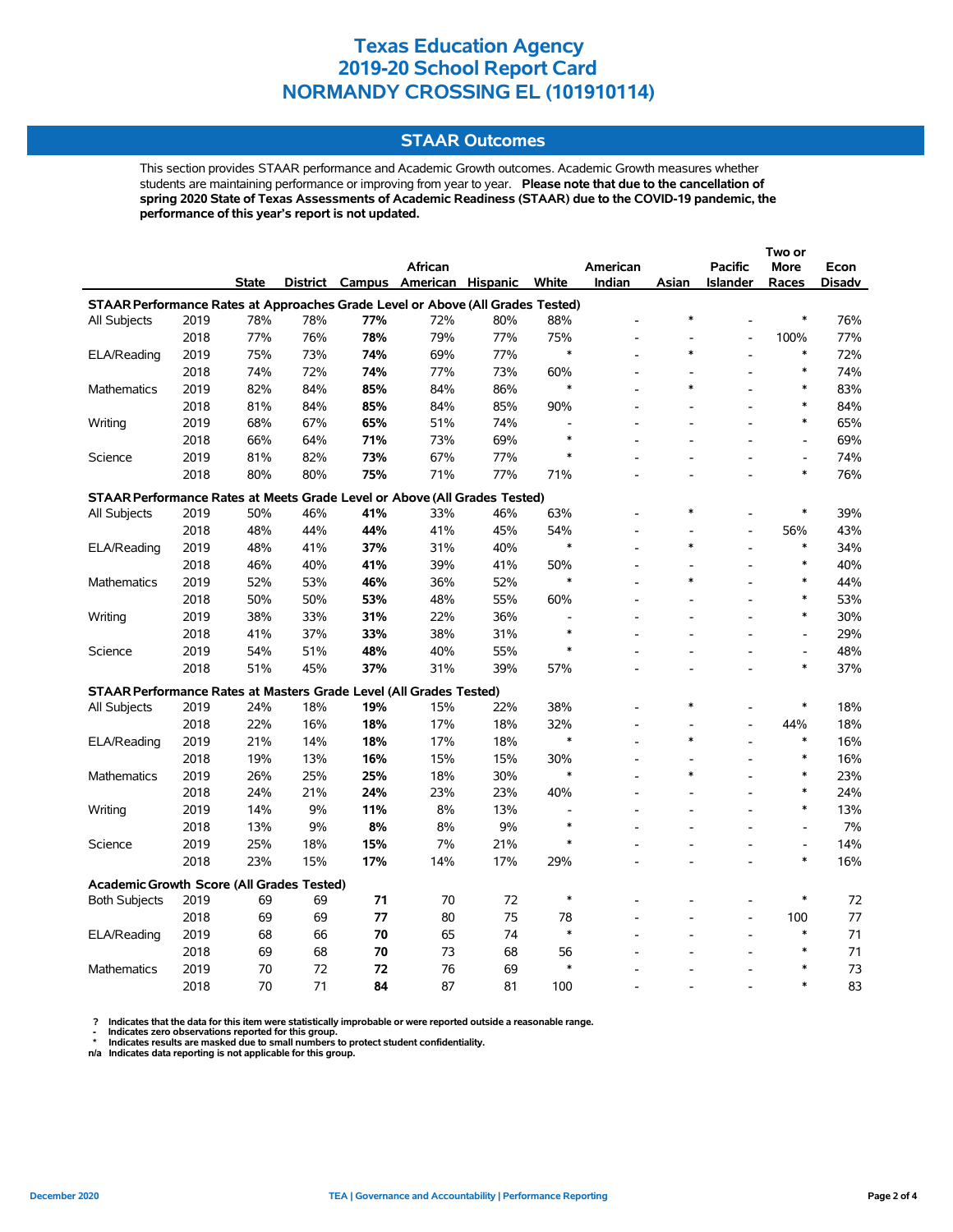### **Prior-Year Non-Proficient and Student Success Initiative STAAR Outcomes**

Progress of Prior-Year Non-Proficient Students shows STAAR performance rates for students who did not perform satisfactorily in 2017-18 but did in 2018-19. Student Success Initiative shows rates related to the requirement for students to demonstrate proficiency on the reading and mathematics STAAR in grades 5 and 8. **Please note that due to the cancellation of spring 2020 State of Texas Assessments of Academic Readiness (STAAR) due to the COVID-19 pandemic, this year's report is not updated.**

|                                                       |              |                                      |                                                   |                                                                       |                 |              |          | Two or |                 |             |               |
|-------------------------------------------------------|--------------|--------------------------------------|---------------------------------------------------|-----------------------------------------------------------------------|-----------------|--------------|----------|--------|-----------------|-------------|---------------|
|                                                       |              |                                      |                                                   | African                                                               |                 |              | American |        | <b>Pacific</b>  | <b>More</b> | Econ          |
|                                                       | <b>State</b> | <b>District</b>                      | Campus                                            | American                                                              | <b>Hispanic</b> | <b>White</b> | Indian   | Asian  | <b>Islander</b> | Races       | <b>Disadv</b> |
| <b>Progress of Prior-Year Non-Proficient Students</b> |              |                                      |                                                   |                                                                       |                 |              |          |        |                 |             |               |
| Sum of Grades 4-8                                     |              |                                      |                                                   |                                                                       |                 |              |          |        |                 |             |               |
| Reading                                               |              |                                      |                                                   |                                                                       |                 |              |          |        |                 |             |               |
| 2019                                                  | 41%          | 42%                                  | 53%                                               | 44%                                                                   | 58%             | ∗            |          |        |                 |             | 51%           |
| 2018                                                  | 38%          | 39%                                  | 34%                                               | 44%                                                                   | 29%             | ∗            |          |        |                 |             | 33%           |
| <b>Mathematics</b>                                    |              |                                      |                                                   |                                                                       |                 |              |          |        |                 |             |               |
| 2019                                                  | 45%          | 50%                                  | 45%                                               | 47%                                                                   | 43%             |              |          |        |                 |             | 43%           |
| 2018                                                  | 47%          | 55%                                  | 63%                                               | 65%                                                                   | 60%             | $\ast$       |          |        |                 |             | 60%           |
| <b>Students Success Initiative</b>                    |              |                                      |                                                   |                                                                       |                 |              |          |        |                 |             |               |
| <b>Grade 5 Reading</b>                                |              |                                      |                                                   |                                                                       |                 |              |          |        |                 |             |               |
|                                                       |              |                                      |                                                   | Students Meeting Approaches Grade Level on First STAAR Administration |                 |              |          |        |                 |             |               |
| 2019                                                  | 78%          | 73%                                  | 73%                                               | 70%                                                                   | 75%             | ∗            |          |        |                 |             | 74%           |
|                                                       |              |                                      | <b>Students Requiring Accelerated Instruction</b> |                                                                       |                 |              |          |        |                 |             |               |
| 2019                                                  | 22%          | 27%                                  | 27%                                               | 30%                                                                   | 25%             | $\ast$       |          |        |                 |             | 26%           |
|                                                       |              | <b>STAAR Cumulative Met Standard</b> |                                                   |                                                                       |                 |              |          |        |                 |             |               |
| 2019                                                  | 86%          | 84%                                  | 85%                                               | 79%                                                                   | 88%             | $\ast$       |          |        |                 |             | 84%           |
| <b>Grade 5 Mathematics</b>                            |              |                                      |                                                   |                                                                       |                 |              |          |        |                 |             |               |
|                                                       |              |                                      |                                                   | Students Meeting Approaches Grade Level on First STAAR Administration |                 |              |          |        |                 |             |               |
| 2019                                                  | 83%          | 86%                                  | 85%                                               | 77%                                                                   | 90%             |              |          |        |                 |             | 84%           |
|                                                       |              |                                      | <b>Students Requiring Accelerated Instruction</b> |                                                                       |                 |              |          |        |                 |             |               |
| 2019                                                  | 17%          | 14%                                  | 15%                                               | 23%                                                                   | 10%             | ∗            |          |        |                 |             | 16%           |
|                                                       |              | <b>STAAR Cumulative Met Standard</b> |                                                   |                                                                       |                 |              |          |        |                 |             |               |
| 2019                                                  | 90%          | 91%                                  | 93%                                               | 91%                                                                   | 94%             | ∗            |          |        |                 |             | 92%           |

 **? Indicates that the data for this item were statistically improbable or were reported outside a reasonable range.**

 **- Indicates zero observations reported for this group. \* Indicates results are masked due to small numbers to protect student confidentiality.**

**n/a Indicates data reporting is not applicable for this group.**